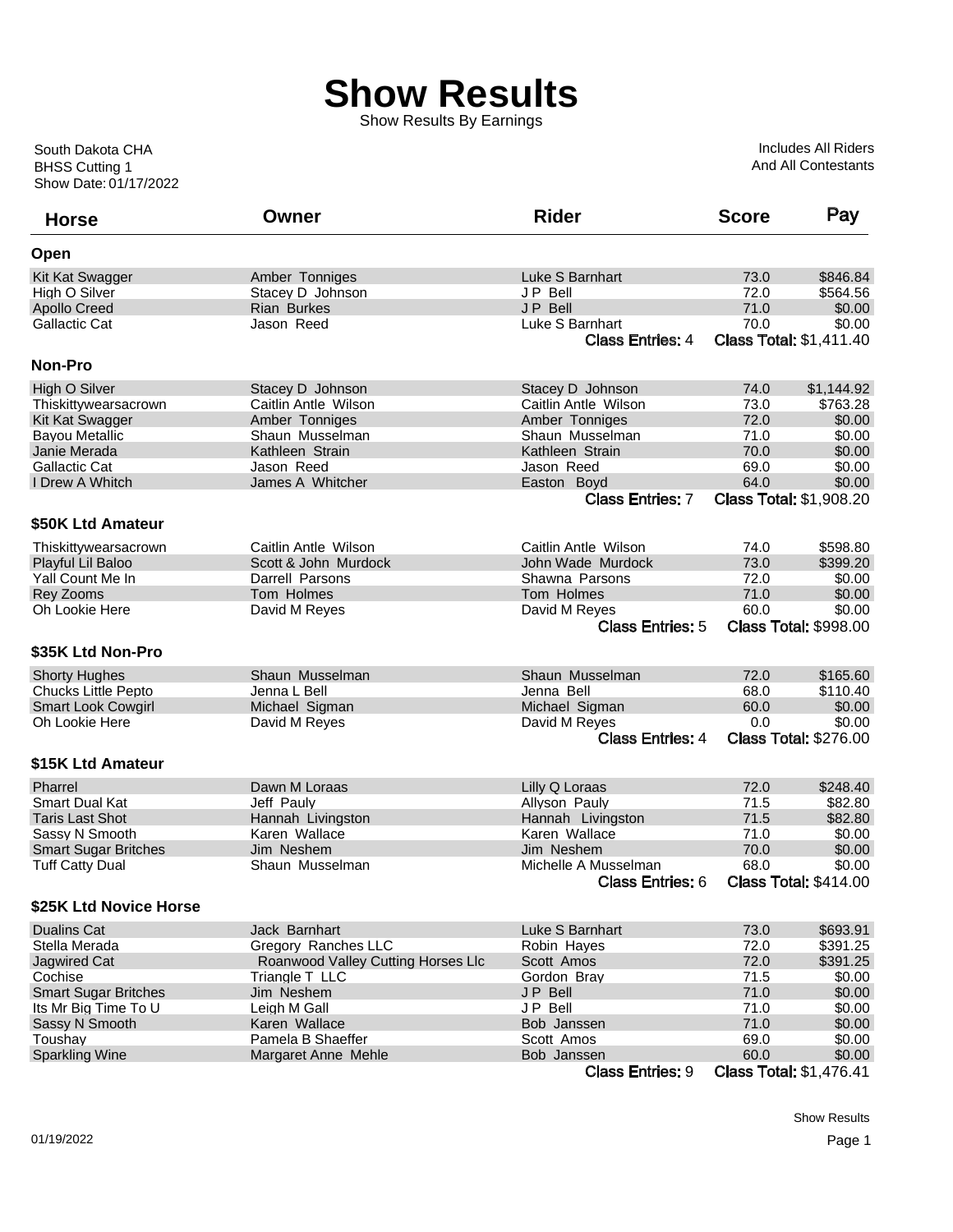| <b>Horse</b>                   | Owner                      | <b>Rider</b>                             | <b>Score</b> | Pay                                    |
|--------------------------------|----------------------------|------------------------------------------|--------------|----------------------------------------|
| \$5K Ltd Novice Horse          |                            |                                          |              |                                        |
| Kreepy Krawler                 | Janssen Performance Horses | Bob Janssen                              | 73.0         | \$829.76                               |
| Lightz Down Low                | Shawnna Hagen              | Bob Janssen                              | 72.0         | \$622.32                               |
| Kattie Smalls                  | Justin Retterath           | JP Bell                                  | 71.5         | \$414.88                               |
| Shesa Ruby Cat                 | Gregory Ranches LLC        | Nathan Hayes                             | 71.0         | \$103.72                               |
| White Hot Cat                  | Rock Creek Ranch           | Scott Amos                               | 71.0         | \$103.72                               |
| Cats Pretty Rey                | Kirk Hall                  | Kirk Hall                                | 69.0         | \$0.00                                 |
| <b>Talkin Bout Love</b>        | Tlc Ranch Llc              | Jeremy Young                             | 68.0         | \$0.00                                 |
| C Biscuit                      | Jeff Pauly                 | <b>JP Bell</b>                           | 67.0         | \$0.00                                 |
| One Time Landslide             | Andrea Pennock             | Luke S Barnhart                          | 67.0         | \$0.00                                 |
| Toushay                        | Pamela B Shaeffer          | Scott Amos                               | 60.0         | \$0.00                                 |
| Reyzin The Line                | Cw Bar Ranch               | Roy Oliver                               | 60.0         | \$0.00                                 |
| Jfr Shesa Jazd Cat             | Tami Allen                 | Roy Oliver                               | 60.0         | \$0.00                                 |
| Breyce for Impact              | Ashley Bradbury            | Luke S Barnhart                          | 60.0         | \$0.00                                 |
| A Metallic Valentine           | Donna Maston               | Matthew Schlegel                         | 0.0          | \$0.00                                 |
|                                |                            |                                          |              |                                        |
|                                |                            | <b>Class Entries: 14</b>                 |              | <b>Class Total: \$2,074.40</b>         |
| \$25K Novice Horse Non-Pro     |                            |                                          |              |                                        |
| Hot Lookin Cat                 | Stacey D Johnson           | Stacey D Johnson                         | 73.0         | \$693.91                               |
| Janie Merada                   | Kathleen Strain            | Kathleen Strain                          | 72.5         | \$487.21                               |
| Its Mr Big Time To U           | Leigh M Gall               | Leigh M Gall                             | 72.0         | \$295.28                               |
| Cochise                        | Triangle T LLC             | Audra Crouse                             | 71.5         | \$0.00                                 |
| <b>Smart Sugar Britches</b>    | Jim Neshem                 | Jim Neshem                               | 71.0         | \$0.00                                 |
| <b>Minty Sweet</b>             | Jocelynne Wolter           | Jocelynne Wolter                         | 71.0         | \$0.00                                 |
| <b>Shorty Hughes</b>           | Shaun Musselman            | Shaun Musselman                          | 70.0         | \$0.00                                 |
| Sassy N Smooth                 | Karen Wallace              | Karen Wallace                            | 70.0         | \$0.00                                 |
| <b>Mountain Climbin Cat</b>    | Linda Holmes               | Casey T Holmes                           | 66.0         | \$0.00                                 |
|                                |                            | <b>Class Entries: 9</b>                  |              | <b>Class Total: \$1,476.40</b>         |
| \$2,000 Ltd Rider              |                            |                                          |              |                                        |
| <b>Wildest Dreamz</b>          | Gary Kuoppala              | Gary Kuoppala                            | 71.0         | \$289.80                               |
| Make Me Purr                   | Susan B Meyer              | Sophia Meyer                             | 70.0         | \$193.20                               |
| Lil Boonsmal Bling             | Susan B Meyer              | Susan B Meyer                            | 67.0         | \$0.00                                 |
| <b>MPH Spectacular Cat</b>     | Dustin Luper               | Dustin Lee L Luper                       | 66.0         | \$0.00                                 |
| <b>Pink and Pretty</b>         | kurtis S Kostrzewski       | Kurtis S Kostrzewski                     | 65.0         | \$0.00                                 |
| Print A Blue Whitch            | Gae Selting                | Gretchen Burgess                         | 60.0         | \$0.00                                 |
| Kandy Cat                      | Debra Powell               | Debra Powell                             | 60.0         | \$0.00                                 |
|                                |                            | <b>Class Entries: 7</b>                  |              | <b>Class Total: \$483.00</b>           |
| \$5K Novice Horse Non-Pro      |                            |                                          |              |                                        |
|                                |                            |                                          |              | \$693.91                               |
| <b>Buonvino</b>                | Bill Zaharia               | Bill Zaharia                             | 73.0         |                                        |
| Smooth Denali                  | <b>Thomas Turnbull</b>     | Thomas Turnbull                          | 72.0         | \$487.21                               |
| <b>Kattie Smalls</b>           | Justin Retterath           | Justin Retterath                         | 71.5         | \$295.28                               |
| Cat N The Boon                 | Triangle T LLC             | Audra Crouse                             | 71.0         | \$0.00                                 |
| Nrr Coles Dual Rey             | Gae Selting                | Gae Selting                              | 68.0         | \$0.00                                 |
| C Biscuit                      | Jeff Pauly                 | Jeff Pauly                               | 67.0         | \$0.00                                 |
| <b>Tuff Catty Dual</b>         | Shaun Musselman            | Shaun Musselman                          | 67.0         | \$0.00                                 |
| Playful Lil Baloo              | Scott & John Murdock       | John Wade Murdock                        | 67.0         | \$0.00                                 |
| Meowin Money                   | Jeff Schut                 | Jeff Schut                               | 66.0         | \$0.00                                 |
|                                |                            | <b>Class Entries: 9</b>                  |              | <b>Class Total: \$1,476.40</b>         |
| Senior World \$50K Ltd Amateur |                            |                                          |              |                                        |
| Oh Lookie Here                 | David M Reyes              | David M Reyes                            | 60.0         | \$10.00                                |
|                                |                            | <b>Class Entries: 1</b>                  |              | <b>Class Total: \$10.00</b>            |
| Senior World \$35K Ltd Non-Pro |                            |                                          |              |                                        |
| Oh Lookie Here                 | David M Reyes              | David M Reyes<br><b>Class Entries: 1</b> | 0.0          | \$10.00<br><b>Class Total: \$10.00</b> |
|                                |                            |                                          |              |                                        |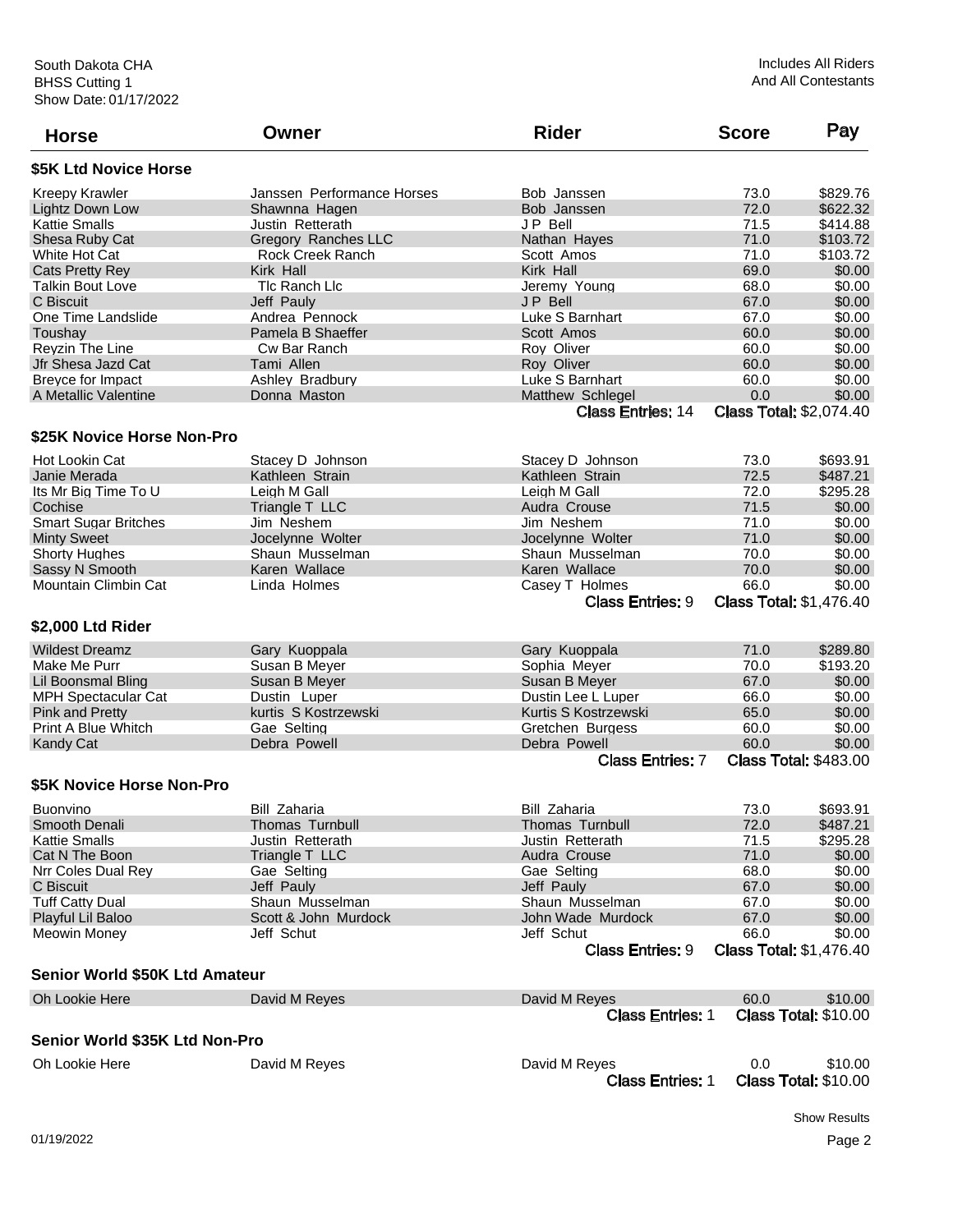Show Results By Earnings

Includes All Riders And All Contestants

| <b>Horse</b>                | Owner                | <b>Rider</b>             | <b>Score</b> | Pay                            |
|-----------------------------|----------------------|--------------------------|--------------|--------------------------------|
| Open                        |                      |                          |              |                                |
| High O Silver               | Stacey D Johnson     | JP Bell                  | 72.0         | \$846.84                       |
| Kit Kat Swagger             | Amber Tonniges       | Luke S Barnhart          | 70.0         | \$564.56                       |
| <b>Gallactic Cat</b>        | Jason Reed           | Luke S Barnhart          | 67.0         | \$0.00                         |
| <b>Apollo Creed</b>         | Rian Burkes          | J P Bell                 | 0.0          | \$0.00                         |
|                             |                      | <b>Class Entries: 4</b>  |              | <b>Class Total: \$1,411.40</b> |
| Non-Pro                     |                      |                          |              |                                |
| High O Silver               | Stacey D Johnson     | Stacey D Johnson         | 74.0         | \$1,144.92                     |
| Gallactic Cat               | Jason Reed           | Jason Reed               | 73.0         | \$763.28                       |
| <b>Bayou Metallic</b>       | Shaun Musselman      | Shaun Musselman          | 72.5         | \$0.00                         |
| Thiskittywearsacrown        | Caitlin Antle Wilson | Caitlin Antle Wilson     | 72.0         | \$0.00                         |
| Kit Kat Swagger             | Amber Tonniges       | Amber Tonniges           | 71.0         | \$0.00                         |
| I Drew A Whitch             | James A Whitcher     | Easton Boyd              | 67.0         | \$0.00                         |
| Janie Merada                | Kathleen Strain      | Kathleen Strain          | 0.0          | \$0.00                         |
|                             |                      | <b>Class Entries: 7</b>  |              | <b>Class Total: \$1,908.20</b> |
| \$50K Ltd Amateur           |                      |                          |              |                                |
| Thiskittywearsacrown        | Caitlin Antle Wilson | Caitlin Antle Wilson     | 74.0         | \$527.04                       |
| Playful Lil Baloo           | Scott & John Murdock | John Wade Murdock        | 73.0         | \$351.36                       |
| Yall Count Me In            | Darrell Parsons      | Shawna Parsons           | 72.0         | \$0.00                         |
| Rey Zooms                   | Tom Holmes           | Tom Holmes               | 71.0         | \$0.00                         |
|                             |                      | <b>Class Entries: 4</b>  |              | <b>Class Total: \$878.40</b>   |
| \$35K Ltd Non-Pro           |                      |                          |              |                                |
| Oh Lookie Here              | David M Reyes        | David M Reyes            | 72.0         | \$165.60                       |
| <b>Chucks Little Pepto</b>  | Jenna L Bell         | Jenna Bell               | 71.0         | \$110.40                       |
| Mountain Climbin Cat        | Linda Holmes         | Casey T Holmes           | 70.0         | \$0.00                         |
| <b>Smart Look Cowgirl</b>   | Michael Sigman       | Michael Sigman           | 0.0          | \$0.00                         |
|                             |                      | <b>Class Entries: 4</b>  |              | <b>Class Total: \$276.00</b>   |
|                             |                      |                          |              |                                |
| \$15K Ltd Amateur           |                      |                          |              |                                |
| Pharrel                     | Dawn M Loraas        | Lilly Q Loraas           | 71.0         | \$207.00                       |
| <b>Smart Sugar Britches</b> | Jim Neshem           | Jim Neshem               | 69.0         | \$138.00                       |
| <b>Tuff Catty Dual</b>      | Shaun Musselman      | Michelle A Musselman     | 68.0         | \$0.00                         |
| Smart Dual Kat              | Jeff Pauly           | Allyson Pauly            | 60.0         | \$0.00                         |
| <b>Taris Last Shot</b>      | Hannah Livingston    | Hannah Livingston        | 60.0         | \$0.00                         |
|                             |                      | <b>Class Entries: 5</b>  |              | <b>Class Total: \$345.00</b>   |
| \$25K Ltd Novice Horse      |                      |                          |              |                                |
| <b>Dualins Cat</b>          | Jack Barnhart        | Luke S Barnhart          | 73.0         | \$750.12                       |
| Its Mr Big Time To U        | Leigh M Gall         | JP Bell                  | 72.5         | \$526.68                       |
| White Hot Cat               | Rock Creek Ranch     | Scott Amos               | 72.0         | \$319.20                       |
| Cochise                     | Triangle T LLC       | Gordon Bray              | 71.5         | \$0.00                         |
| Stella Merada               | Gregory Ranches LLC  | Robin Hayes              | 71.0         | \$0.00                         |
| Toushay                     | Pamela B Shaeffer    | Scott Amos               | 71.0         | \$0.00                         |
| <b>Smart Sugar Britches</b> | Jim Neshem           | JP Bell                  | 70.0         | \$0.00                         |
| Sassy N Smooth              | Karen Wallace        | Bob Janssen              | 69.0         | \$0.00                         |
| <b>Sparkling Wine</b>       | Margaret Anne Mehle  | Bob Janssen              | 60.0         | \$0.00                         |
| Oh Lookie Here              | David M Reyes        | Nathan Hayes             | 0.0          | \$0.00                         |
|                             |                      | <b>Class Entries: 10</b> |              | <b>Class Total: \$1,596.00</b> |

## **\$5K Ltd Novice Horse**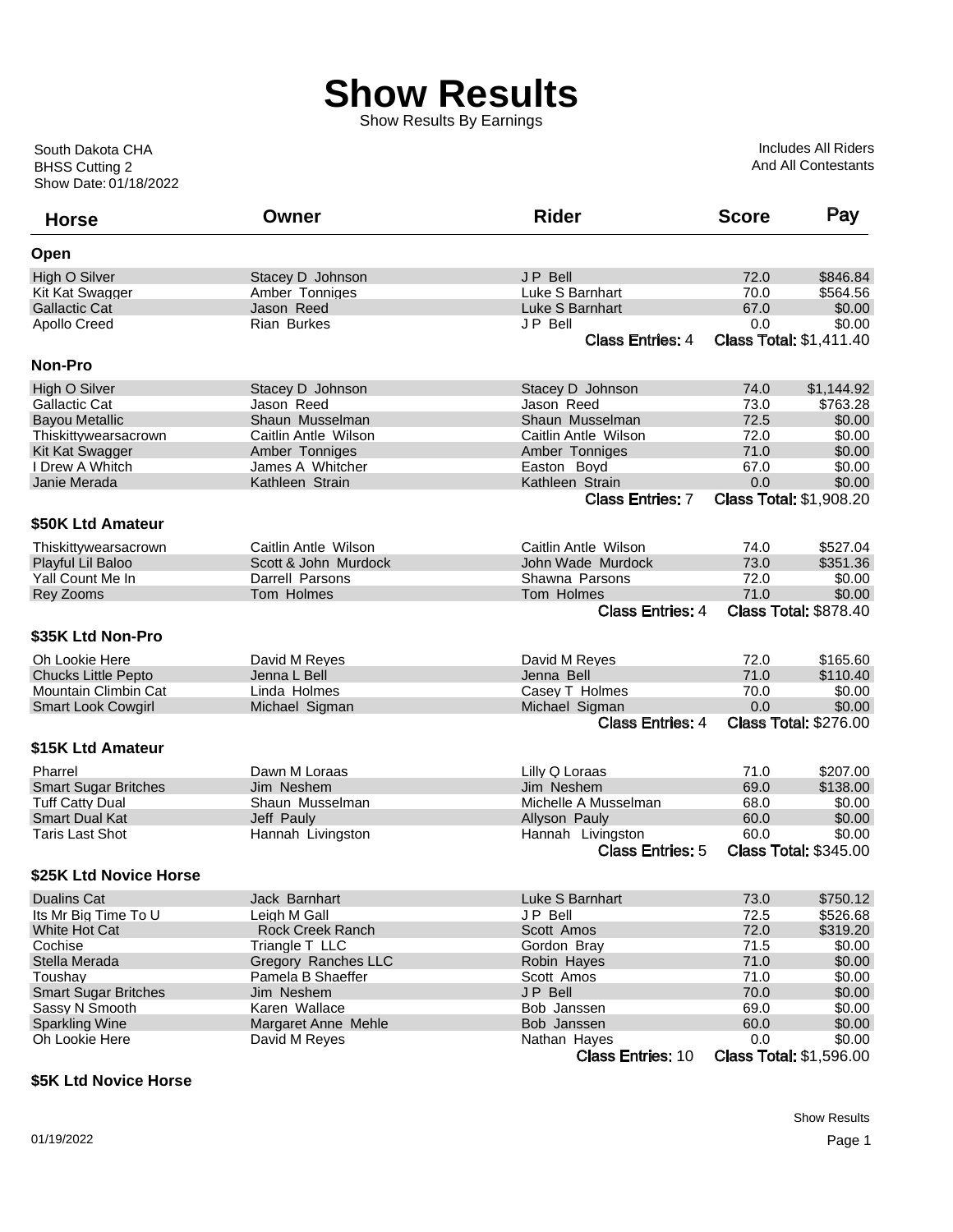| <b>Horse</b>                   | Owner                | <b>Rider</b>             | <b>Score</b> | Pay                            |
|--------------------------------|----------------------|--------------------------|--------------|--------------------------------|
| \$5K Ltd Novice Horse          |                      |                          |              |                                |
| C Biscuit                      | Jeff Pauly           | <b>JP Bell</b>           | 72.0         | \$734.08                       |
| <b>Kattie Smalls</b>           | Justin Retterath     | JP Bell                  | 71.5         | \$550.56                       |
| <b>Talkin Bout Love</b>        | TIc Ranch LIc        | Jeremy Young             | 71.0         | \$367.04                       |
| Breyce for Impact              | Ashley Bradbury      | Luke S Barnhart          | 70.0         | \$183.52                       |
| One Time Landslide             | Andrea Pennock       | Luke S Barnhart          | 67.0         | \$0.00                         |
| Lightz Down Low                | Shawnna Hagen        | Bob Janssen              | 60.0         | \$0.00                         |
| Jfr Shesa Jazd Cat             | Tami Allen           | Roy Oliver               | 60.0         | \$0.00                         |
| Shesa Ruby Cat                 | Gregory Ranches LLC  | Nathan Hayes             | 60.0         | \$0.00                         |
| Reyzin The Line                | Cw Bar Ranch         | Roy Oliver               | 60.0         | \$0.00                         |
| Little Ruby Cat                | Jann Parker          | Robin Hayes              | 60.0         | \$0.00                         |
| Evelena                        | Mark S Bernhardt     | Mark S Bernhardt         | 60.0         | \$0.00                         |
| A Metallic Valentine           | Donna Maston         | Matthew Schlegel         | 60.0         | \$0.00                         |
|                                |                      | <b>Class Entries: 12</b> |              | <b>Class Total: \$1,835.20</b> |
| \$25K Novice Horse Non-Pro     |                      |                          |              |                                |
| Its Mr Big Time To U           | Leigh M Gall         | Leigh M Gall             | 72.0         | \$750.12                       |
| <b>Shorty Hughes</b>           | Shaun Musselman      | Shaun Musselman          | 71.5         | \$526.68                       |
| Janie Merada                   | Kathleen Strain      | Kathleen Strain          | 71.0         | \$106.40                       |
| Tom E Merada                   | Thomas Turnbull      | <b>Thomas Turnbull</b>   | 71.0         | \$106.40                       |
| <b>Sweet Lil Bonnie</b>        | Michael Sigman       | Michael Sigman           | 71.0         | \$106.40                       |
| Cochise                        | Triangle T LLC       | Audra Crouse             | 70.0         | \$0.00                         |
| <b>Minty Sweet</b>             | Jocelynne Wolter     | Jocelynne Wolter         | 70.0         | \$0.00                         |
| <b>Smart Sugar Britches</b>    | Jim Neshem           | Jim Neshem               | 69.0         | \$0.00                         |
| Sassy N Smooth                 | Karen Wallace        | Karen Wallace            | 66.0         | \$0.00                         |
| Hot Lookin Cat                 | Stacey D Johnson     | Stacey D Johnson         | 0.0          | \$0.00                         |
|                                |                      | <b>Class Entries: 10</b> |              | <b>Class Total: \$1,596.00</b> |
| \$2,000 Ltd Rider              |                      |                          |              |                                |
| <b>MPH Spectacular Cat</b>     | Dustin Luper         | Dustin Lee L Luper       | 69.0         | \$248.40                       |
| Pink and Pretty                | kurtis S Kostrzewski | Kurtis S Kostrzewski     | 68.0         | \$165.60                       |
| <b>Wildest Dreamz</b>          | Gary Kuoppala        | Gary Kuoppala            | 67.0         | \$0.00                         |
| Lil Boonsmal Bling             | Susan B Meyer        | Susan B Meyer            | 66.0         | \$0.00                         |
| Make Me Purr                   | Susan B Meyer        | Sophia Meyer             | 65.0         | \$0.00                         |
| Kandy Cat                      | Debra Powell         | Debra Powell             | 60.0         | \$0.00                         |
|                                |                      | <b>Class Entries: 6</b>  |              | <b>Class Total: \$414.00</b>   |
| \$5K Novice Horse Non-Pro      |                      |                          |              |                                |
| <b>Buonvino</b>                | <b>Bill Zaharia</b>  | <b>Bill Zaharia</b>      | 73.0         | \$637.70                       |
| Smooth Denali                  | Thomas Turnbull      | Thomas Turnbull          | 72.0         | \$447.74                       |
| Cat N The Boon                 | Triangle T LLC       | Audra Crouse             | 71.0         | \$271.36                       |
| <b>Kattie Smalls</b>           | Justin Retterath     | Justin Retterath         | 70.0         | \$0.00                         |
| Nrr Coles Dual Rey             | Gae Selting          | Gae Selting              | 66.0         | \$0.00                         |
| <b>Tuff Catty Dual</b>         | Shaun Musselman      | Shaun Musselman          | 66.0         | \$0.00                         |
| C Biscuit                      | Jeff Pauly           | Jeff Pauly               | 60.0         | \$0.00                         |
| Playful Lil Baloo              | Scott & John Murdock | John Wade Murdock        | 0.0          | \$0.00                         |
|                                |                      | <b>Class Entries: 8</b>  |              | <b>Class Total: \$1,356.80</b> |
| Senior World \$35K Ltd Non-Pro |                      |                          |              |                                |
| Oh Lookie Here                 | David M Reyes        | David M Reyes            | 72.0         | \$10.00                        |
|                                |                      | <b>Class Entries: 1</b>  |              | <b>Class Total: \$10.00</b>    |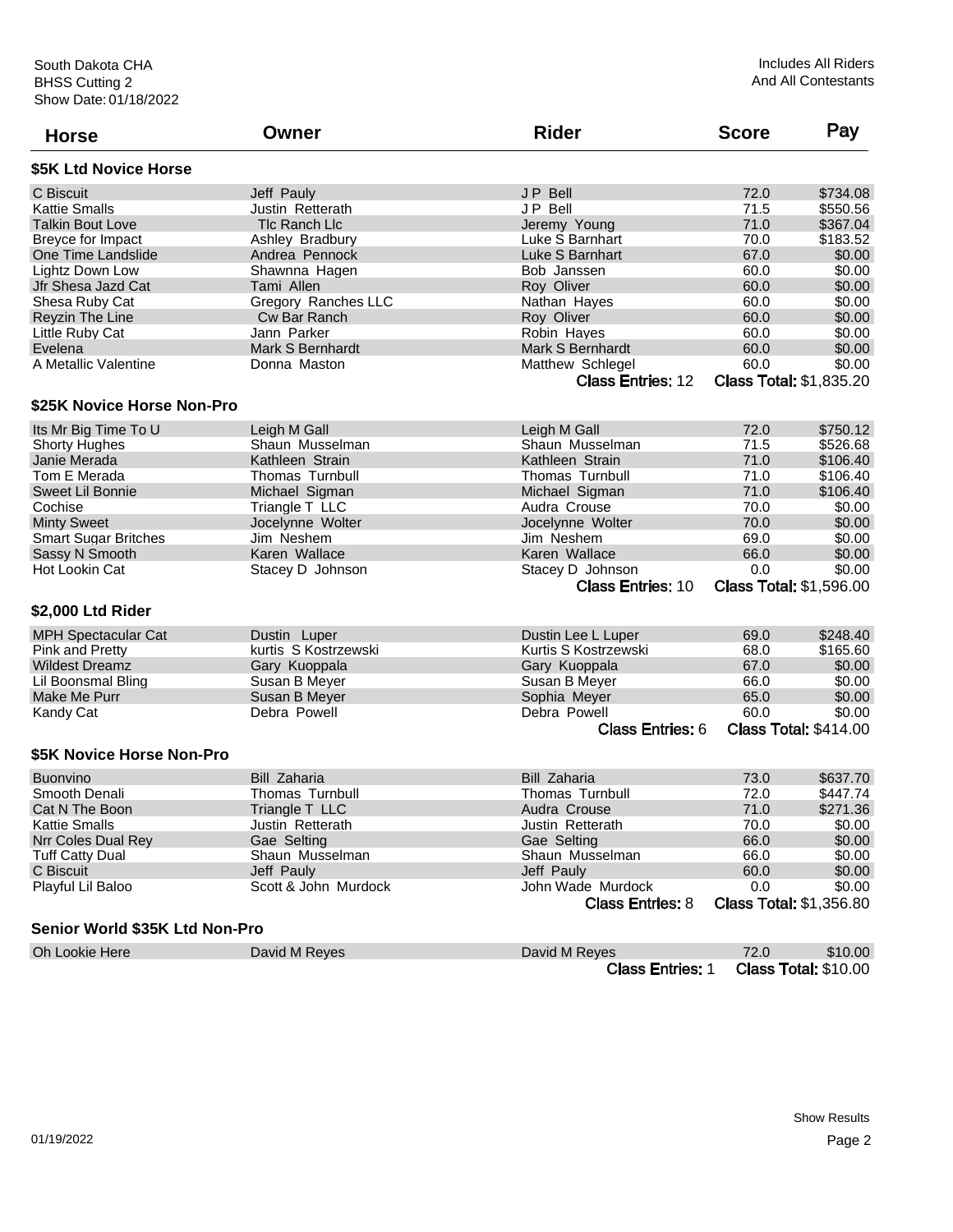Show Results By Earnings

Includes All Riders And All Contestants

| <b>Horse</b>                            | Owner                          | <b>Rider</b>                                | <b>Score</b>                        | Pay                          |
|-----------------------------------------|--------------------------------|---------------------------------------------|-------------------------------------|------------------------------|
| Open                                    |                                |                                             |                                     |                              |
| <b>Apollo Creed</b>                     | <b>Rian Burkes</b>             | <b>JP Bell</b>                              | 73.0                                | \$749.00                     |
| Styla Boom                              | Jenna L Bell                   | Jack Bell                                   | 0.0                                 | \$0.00                       |
| <b>High O Silver</b>                    | Stacey D Johnson               | JP Bell                                     | 0.0                                 | \$0.00                       |
|                                         |                                | <b>Class Entries: 3</b>                     | <b>Class Total: \$749.00</b>        |                              |
| Non-Pro                                 |                                |                                             |                                     |                              |
| High O Silver                           | Stacey D Johnson               | Stacey D Johnson                            | 73.0                                | \$846.84                     |
| Janie Merada                            | Kathleen Strain                | Kathleen Strain                             | 72.0                                | \$564.56                     |
| <b>Bayou Metallic</b>                   | Shaun Musselman                | Shaun Musselman                             | 71.0                                | \$0.00                       |
| Thiskittywearsacrown                    | Caitlin Antle Wilson           | Caitlin Antle Wilson                        | 69.0                                | \$0.00                       |
|                                         |                                | <b>Class Entries: 4</b>                     | <b>Class Total: \$1,411.40</b>      |                              |
| \$35K Ltd Non-Pro                       |                                |                                             |                                     |                              |
| <b>Smart Sugar Britches</b>             | Jim Neshem                     | Jim Neshem                                  | 72.0                                | \$165.60                     |
| <b>Chucks Little Pepto</b>              | Jenna L Bell                   | Jenna Bell                                  | 70.0                                | \$110.40                     |
| Sweet Lil Bonnie                        | Michael Sigman                 | Michael Sigman                              | 69.0                                | \$0.00                       |
| <b>Oh Lookie Here</b>                   | David M Reyes                  | David M Reyes                               | 68.0                                | \$0.00                       |
|                                         |                                | <b>Class Entries: 4</b>                     | <b>Class Total: \$276.00</b>        |                              |
| \$15K Ltd Amateur                       |                                |                                             |                                     |                              |
| <b>Smart Sugar Britches</b>             | Jim Neshem                     | Jim Neshem                                  | 70.0                                | \$165.60                     |
| <b>Smart Dual Kat</b>                   | Jeff Pauly                     | Allyson Pauly                               | 67.0                                | \$110.40                     |
| Pharrel                                 | Dawn M Loraas                  | Lilly Q Loraas                              | 64.0                                | \$0.00                       |
| <b>Taris Last Shot</b>                  | Hannah Livingston              | Hannah Livingston                           | 60.0                                | \$0.00                       |
|                                         |                                | <b>Class Entries: 4</b>                     | <b>Class Total: \$276.00</b>        |                              |
| \$25K Ltd Novice Horse                  |                                |                                             |                                     |                              |
| Hot Lookin Cat                          | Stacey D Johnson               | JP Bell                                     | 75.0                                | \$527.04                     |
| Kit Kat Swagger                         | Amber Tonniges                 | Luke S Barnhart                             | 73.0                                | \$351.36                     |
| Its Mr Big Time To U                    | Leigh M Gall                   | JP Bell                                     | 72.0                                | \$0.00                       |
| <b>Gallactic Cat</b>                    | Jason Reed                     | Jason Reed                                  | 60.0                                | \$0.00                       |
|                                         |                                | <b>Class Entries: 4</b>                     | <b>Class Total: \$878.40</b>        |                              |
| \$5K Ltd Novice Horse                   |                                |                                             |                                     |                              |
|                                         |                                | JP Bell                                     |                                     |                              |
| C Biscuit<br><b>Kattie Smalls</b>       | Jeff Pauly<br>Justin Retterath | <b>JP Bell</b>                              | 74.0                                | \$598.80<br>\$399.20         |
|                                         | Ashley Bradbury                | Luke S Barnhart                             | 73.0<br>69.0                        | \$0.00                       |
| Breyce for Impact<br>One Time Landslide | Andrea Pennock                 | Luke S Barnhart                             | 60.0                                | \$0.00                       |
| A Metallic Valentine                    |                                |                                             |                                     |                              |
|                                         | Donna Maston                   | Matthew Schlegel<br><b>Class Entries: 5</b> | 0.0<br><b>Class Total: \$998.00</b> | \$0.00                       |
| \$25K Novice Horse Non-Pro              |                                |                                             |                                     |                              |
| <b>Hot Lookin Cat</b>                   | Stacey D Johnson               | Stacey D Johnson                            | 73.0                                | \$598.80                     |
| <b>Shorty Hughes</b>                    | Shaun Musselman                | Shaun Musselman                             | 72.5                                | \$399.20                     |
| <b>Gallactic Cat</b>                    | Jason Reed                     | Jason Reed                                  | 72.0                                | \$0.00                       |
| <b>Minty Sweet</b>                      | Jocelynne Wolter               | Jocelynne Wolter                            | 71.0                                | \$0.00                       |
| Its Mr Big Time To U                    | Leigh M Gall                   | Leigh M Gall                                | 69.0                                | \$0.00                       |
|                                         |                                | <b>Class Entries: 5</b>                     |                                     | <b>Class Total: \$998.00</b> |
| \$2,000 Ltd Rider                       |                                |                                             |                                     |                              |
|                                         |                                |                                             |                                     |                              |
| <b>MPH Spectacular Cat</b>              | Dustin Luper                   | Dustin Lee L Luper                          | 71.0                                | \$289.80                     |
| <b>Wildest Dreamz</b>                   | Gary Kuoppala                  | Gary Kuoppala                               | 70.0                                | \$96.60                      |

Show Results